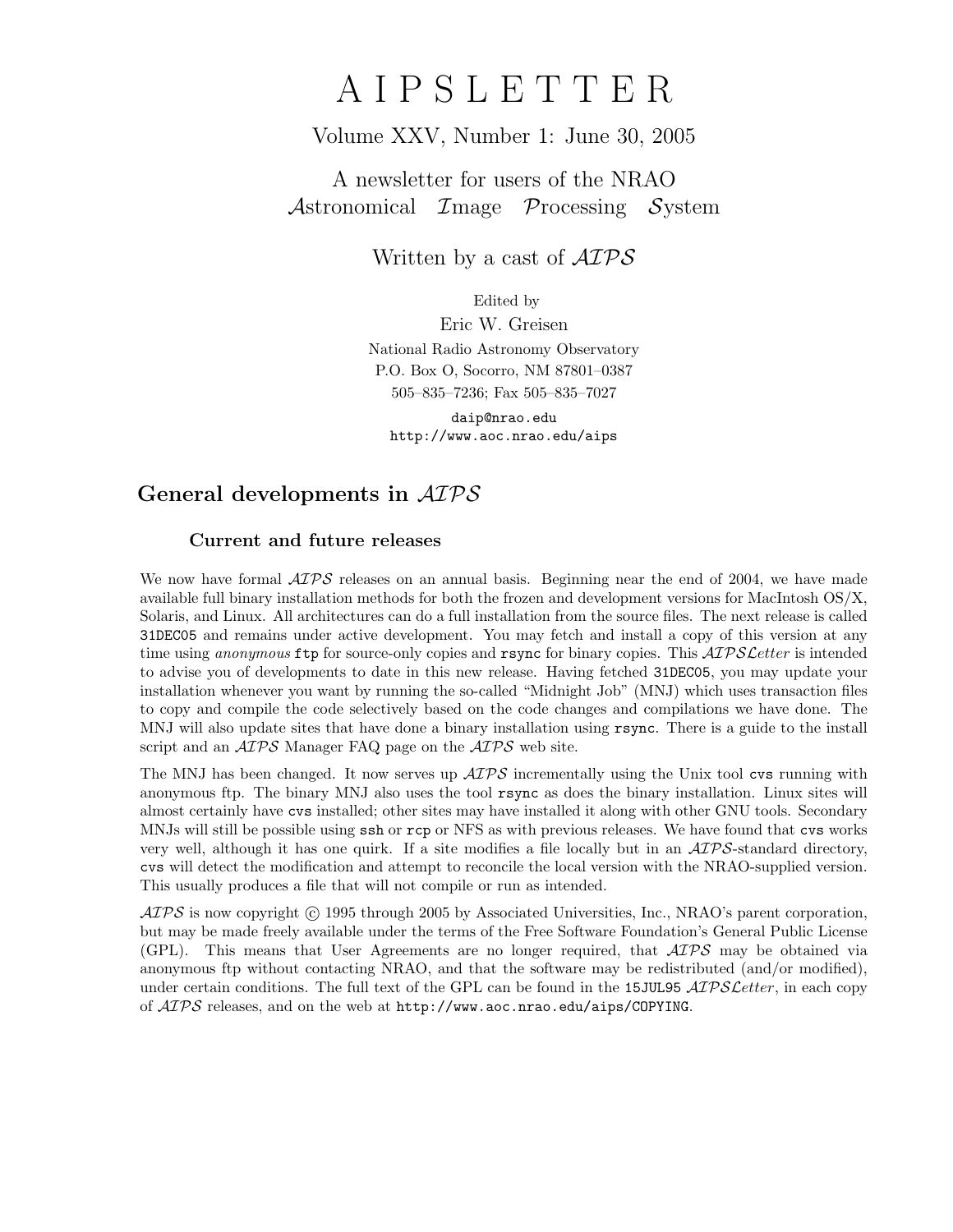## Patch Distribution for 31DEC04

Important bug fixes and selected improvements in 31DEC04 can be downloaded via the Web beginning at:

#### http://www.aoc.nrao.edu/aips/patch.html

Alternatively one can use *anonymous* ftp to the NRAO server ftp.aoc.nrao.edu. Documentation about patches to a release is placed on this site at pub/software/aips/release-name and the code is placed in suitable subdirectories below this. As bugs in 31DEC05 are found, they are simply corrected since 31DEC05 remains under development. Corrections and additions are made with a midnight job rather than with manual patches.

The patch system has changed because we now have binary installations. We now actually patch the master version of 31DEC04, which means that a MNJ run on 31DEC04 after the patch will fetch the corrected code and/or binaries rather than failing. Also, installations of 31DEC04 after the patch date will contain the corrected code.

The 31DEC04 release had a few important patches most of which were released in April when we changed the patch system. These were:

- 1. OTFUV, OTFIN to handle both byte orders of 12m OTF data 2005-01-06
- 2. CXPOLN procedure, CXCLN task need modern image names 2005-04-22
- 3. TVFLG and SPFLG required improved error handling and modern FLAGVER default 2005-04-22
- 4. WIPER function FLAG AREA aborted on wrong button push 2005-04-22
- 5. FIXBX could handle complicated cases but not simple ones 2005-04-22
- 6. POSSM used wrong units in output text file 2005-04-22
- 7. CL2HF aborts under Linux 2005-04-22
- 8. TCOPY used wrong (old) tape LUNs 2005-04-22
- 9. BPASS gets wrong solutions when channel 1 of of the first source was flagged 2005-04-22

## Binary installations are easy

The  $ATPS$  binary installation is so easy that it has confused would-be installers. All one really needs to do is visit the web page

#### http://www.aoc.nrao.edu/aips/dec05.shtml

and read the instructions. From this page, download the file install.pl putting it in the area you intend to use as \$AIPS ROOT. Then type the instruction

## perl install.pl -n

You will be asked some of the usual questions (see the guide to the Install Wizard available from the cited web page), but with the -n option, the script will skip fetching and unpacking the tar-ball and the compiler queries and usage. It does a variety of rsync commands to fetch a complete copy of the  $\mathcal{ATPS}$  version including libraries and all executables. It marks the installation as a binary one by creating a special 0-byte file in \$SYSLOCAL. The MNJ then detects this file and replaces the compile steps with rsync operations on the binary areas. Your firewall must allow you to use the rsync and cvs utilities (ports 873 and 2401, respectively) which are used for installing and updating the binary and text files.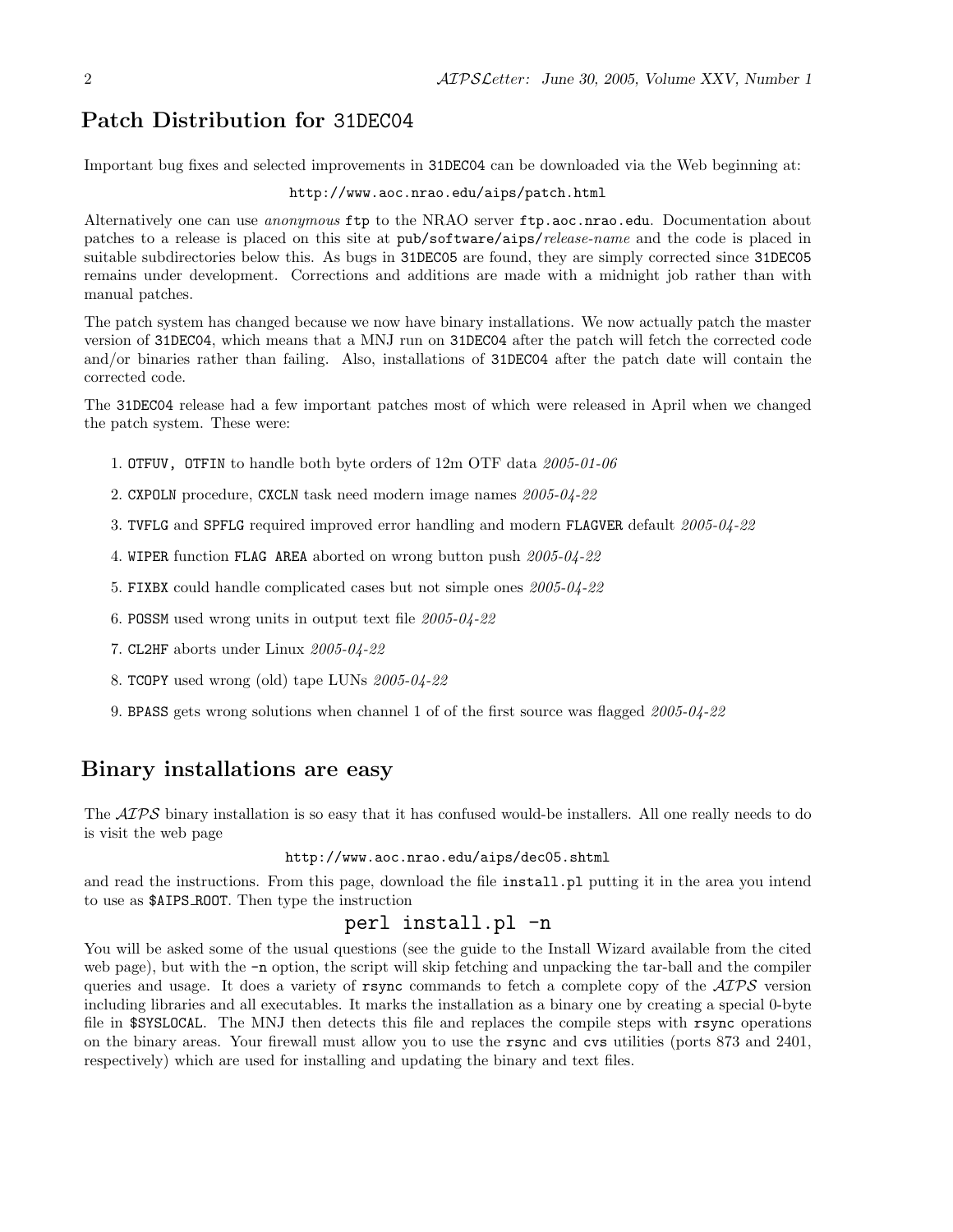## Recent AIPS and related Memoranda

The following new  $\mathcal{AIPS}$  Memorandum is available from the  $\mathcal{AIPS}$  home page.

111 ATMCA: Phase Referencing using more than one Calibrator Edward Fomalont & Leonid Kogan, (NRAO)

January 6, 2005

The VLBI astrometric accuracy and image quality of a target source can be improved if more than one reference calibrator is observed with the target. The improvement is obtained by determining the phase gradient in the sky in the region of the sources, mostly caused by an inaccuracy of the troposphere model. Even if the target is sufficiently strong to use self-calibration methods to determine the image, its precise location can be improved with phase referencing. This memo describes the scheduling strategy for multi-calibrator phase referencing, the reduction of the data, and the use of a new  $\mathcal{AIPS}$  task ATMCA, which combines the phase or multi-band delay information from the several calibrators.

The following new EVLA Memorandum is available from the NRAO web pages.

93 Optimization of the LWA Antenna Station Configuration Minimizing Side Lobes

Leonid Kogan & Aaron Cohen

May 4, 2005

This memo is a duplicate of LWA memo #21 and is posted here as well because of its relevance to the optimization of the EVLA phase II arrays. The algorithm for optimization of an array configuration to minimize side lobes, designed by Leonid Kogan, has been applied to optimize the configuration of a dipole station of the Long Wavelength Array (LWA). The results of optimization are given for different areas of optimization on the sky including full sky semi-sphere; for different minimum spacing between the station antennas. For an array phased to zenith, the optimization is done to minimize sidelobes all the way to the horizons by optimizing in a circle defined by the radius  $|\sin(z)| \leq 1$ , where z is the angle from zenith. For an array that will potentially be phased to any location above the horizon, the optimization radius should be twice as large to optimize the beam pattern over the entire sky. Thus for the whole semisphere optimization with a range of array pointings covering the whole semisphere as well, optimization at zenith pointing must be done for  $|\sin(z)| \leq 2!$ 

The following paper has been approved for inclusion in the FITS Standard by the regional committees. Submission to  $A\mathcal{B}A$ , astroph, and the IAU FITS Committee will follow. It is currently available from Eric Greisen's home page: http://www.aoc.nrao.edu/∼egreisen

III Representations of spectral coordinates in FITS

E. W. Greisen (NRAO), M. R. Calabretta (ATNF), F. G. Valdes (NOAO), and S. L. Allen (UCO/Lick)

24 May 2005

Greisen & Calabretta (2002) describe a generalized method for specifying the coordinates of FITS data samples. Following that general method, Calabretta & Greisen (2002) describe detailed conventions for defining celestial coordinates as they are projected onto a two-dimensional plane. The present paper extends the discussion to the spectral coordinates of wavelength, frequency, and velocity. World coordinate functions are defined for spectral axes sampled linearly in wavelength, frequency, or velocity, linearly in the logarithm of wavelength or frequency, as projected by ideal dispersing elements, and as specified by a lookup table.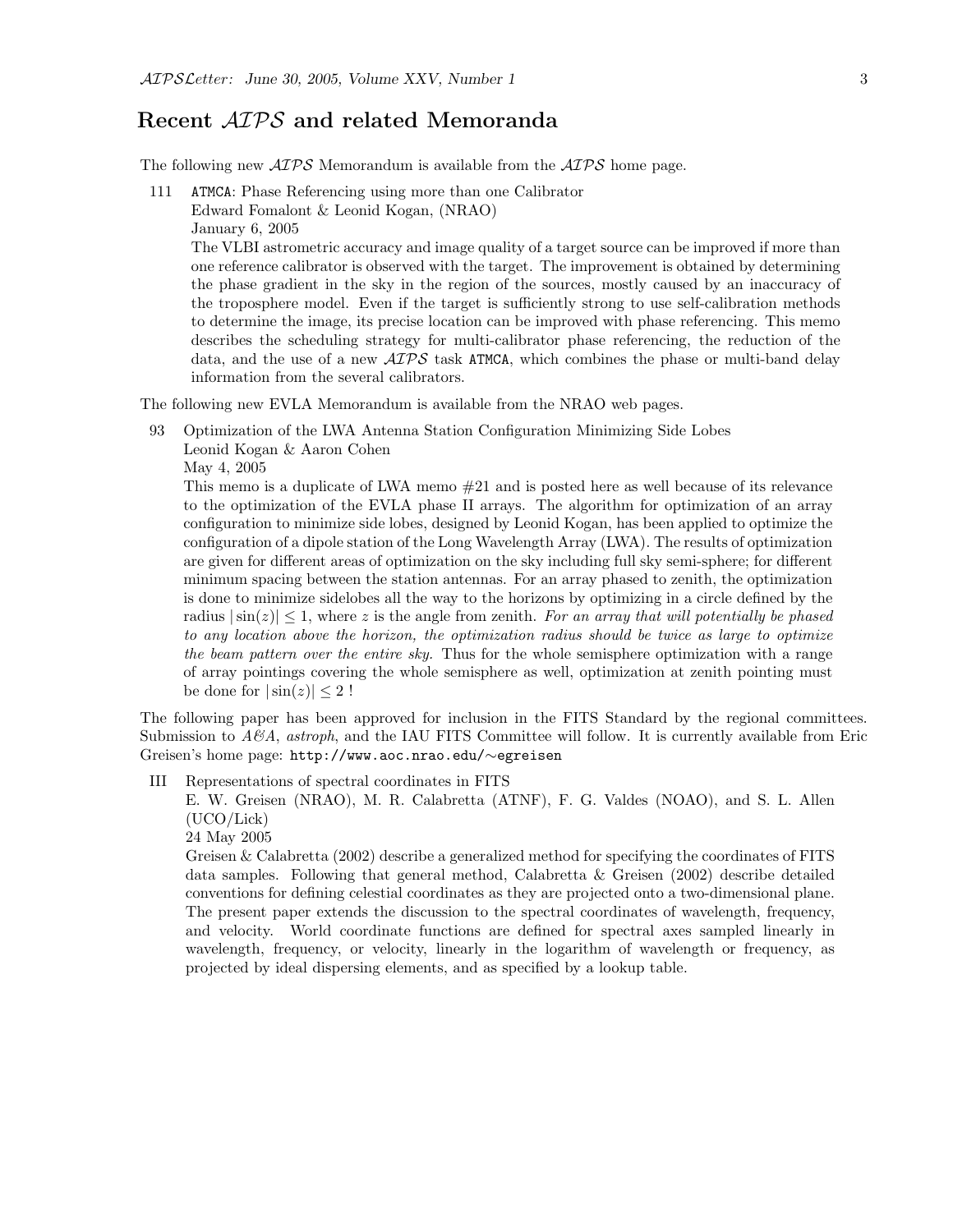## AIPS Distribution

We are now able to log apparent MNJ accesses and downloads of the tar balls. We count these by unique IP address. Since dial-up connections may be assigned different IP addresses at different times, this will be a bit of an over-estimate of actual sites/computers. However, a single IP address is often used to provide AIPS to a number of computers, so these numbers are probably an under-estimate of the number of computers running current versions of AIPS. We have abandoned the registration system since the software that managed the database is broken and appeals to have it fixed have fallen on deaf ears. In 2005, there have been a total of 541 IP addresses so far that have accessed the NRAO cvs master. Each of these has at least installed 31DEC05 and 152 appear to have run the MNJ on 31DEC05 at least occasionally. During 2005 more than 174 IP addresses have downloaded the frozen form of 31DEC04, 31 in binary form, while more than 460 IP addresses have downloaded 31DEC05, 123 in binary form. The attached figure shows the cumulative number of unique sites, cvs access sites, and binary and tar-ball download sites known to us as a function of week — so far — in 2005.

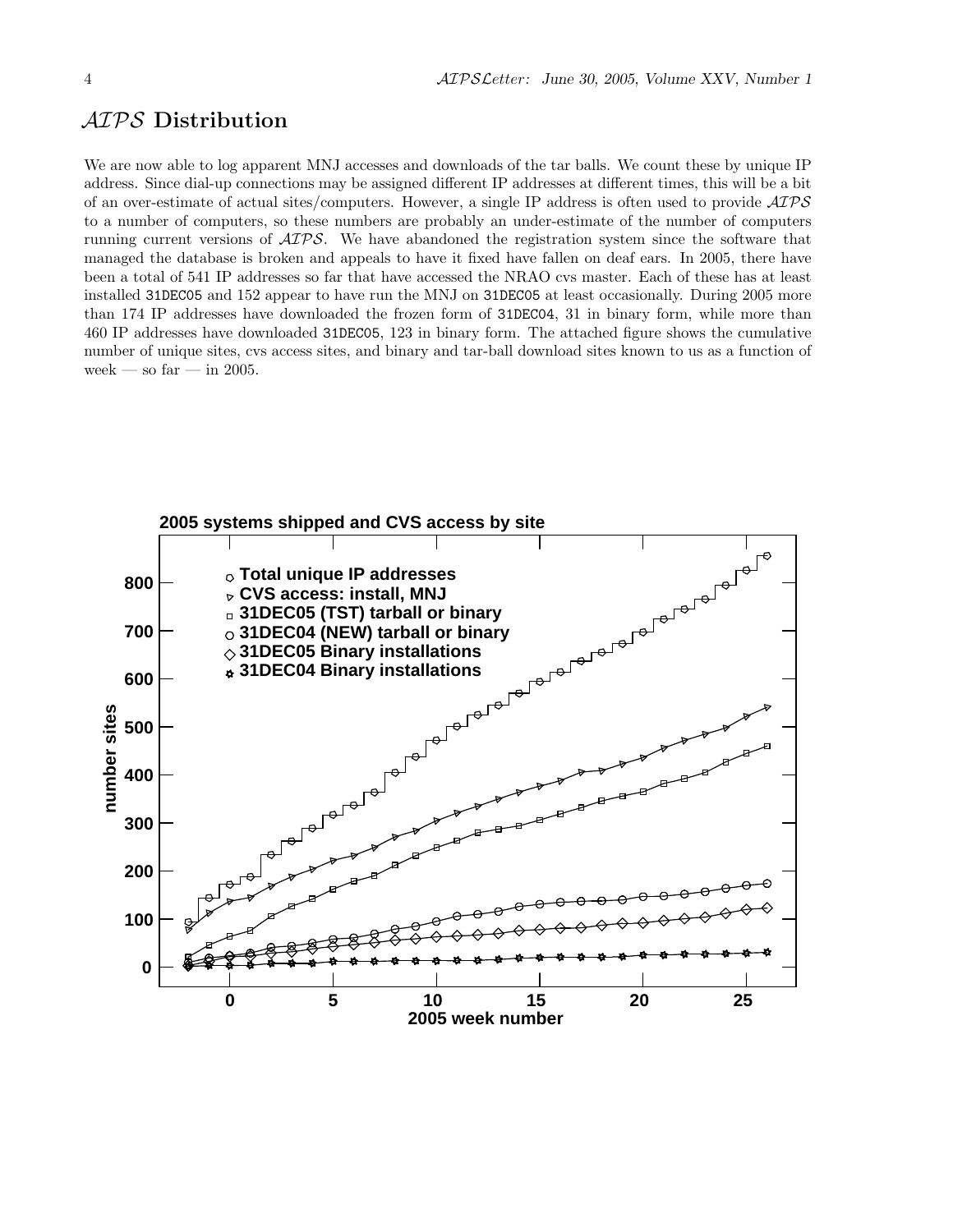### Improvements of interest to users in 31DEC05

We expect to continue publishing the  $\mathcal{AIPS}$  cetter approximately every six months along with the annual releases. There has been a modest number of changes in 31DEC05, essentially all in the form of bug fixes and minor enhancements.

31DEC04 and 31DEC05 use a new numbering scheme for magnetic tape logical unit numbers that is incompatible with previous versions. Thus all tape tasks and the server TPMON must be from one of these two releases. Other than this, 31DEC05 is compatible in all major ways with the with the 15OCT98 and later releases. There are significant incompatibilities with older versions.

#### UV data calibration and handling

#### CALIB

Changes to CALIB, begun with the previous release, were enhanced over the last six months. The various routines that actually do the solutions now return the closure rms of the solution, allowing CALIB to display the average rms and its rms. The robust solution methods drop data from the next iteration down to very tight limits. The user, through CPARM(6), may keep the limits less restrictive. The average gain modulus is always reported now whenever amplitude solutions are obtained. It is saved and used to scale the gains only when  $CPARM(2) > 0$ . When CALIB created a new flag table to flag data with poor closure, it was able to forget the fact that it had written a new solution table. This was corrected.

When using standard source models, CALIB scales the total Clean Component flux in the model to match that entered in the source table by SETJY. Since some new models include nearby sources as well as the calibration source, the scaling was changed to include only the Clean Components of the primary source. The new model for 3C48 at C-band (6 cm), now provided with  $\mathcal{AIPS}$ , forced us to make this change to the code.

#### **CLCAL**

CLCAL also received some useful attention in 2005. It "merges" multiple solution tables into one which it then smooths and applies to the output calibration table. Previously, the term merging meant only concatenating and sorting into time order. Thus, if two SN tables had values for a particular time, the merged SN table would have two different records for that time. If one of the tables had good solutions only for one IF and/or polarization, while the other table had good solutions for the other IF or polarization, peculiar results could occur due to the apparent bad solutions. A small amount of time smoothing should have corrected this ambiguity, but an error in handling blanked delays led to bad changes to phase. The new version of CLCAL actually merges any records which match in time, source, subarray, et al. Blanked solutions are replaced with any good ones and, if two records match but have different good solutions, an error message is generated. Recent versions of CLCAL extrapolate solutions and weights to times outside the range of the solution table. This extrapolation was changed to limit how far it is willing to go. Previously two good weights could extrapolate to a negative (bad) weight just because they were different.

#### TECOR

TECOR has assumed that the ionosphere remains roughly fixed with respect to the Sun and so adjusts longitudes in looking up the values for times intermediate between those provided. Using SNPLT to examine the multi-band delays produced by TECOR revealed that this provided very peculiar interpolations between the data for periods in which the ionosphere was relatively stable. These peculiar interpolations led to large, apparently erroneous phase offsets. In many cases much better results come from assuming the ionosphere moves with the Earth or partly in between. A parameter has been added to select the interpolation to be used. Where 0 selects rotation with the Earth and 1.0 rotation fixed with the Sun, a value of 0.3 gave the best results for the tested data. The multi-band delays should be examined with SNPLT after TECOR to make sure that the large corrections it makes appear to have been interpolated reasonably.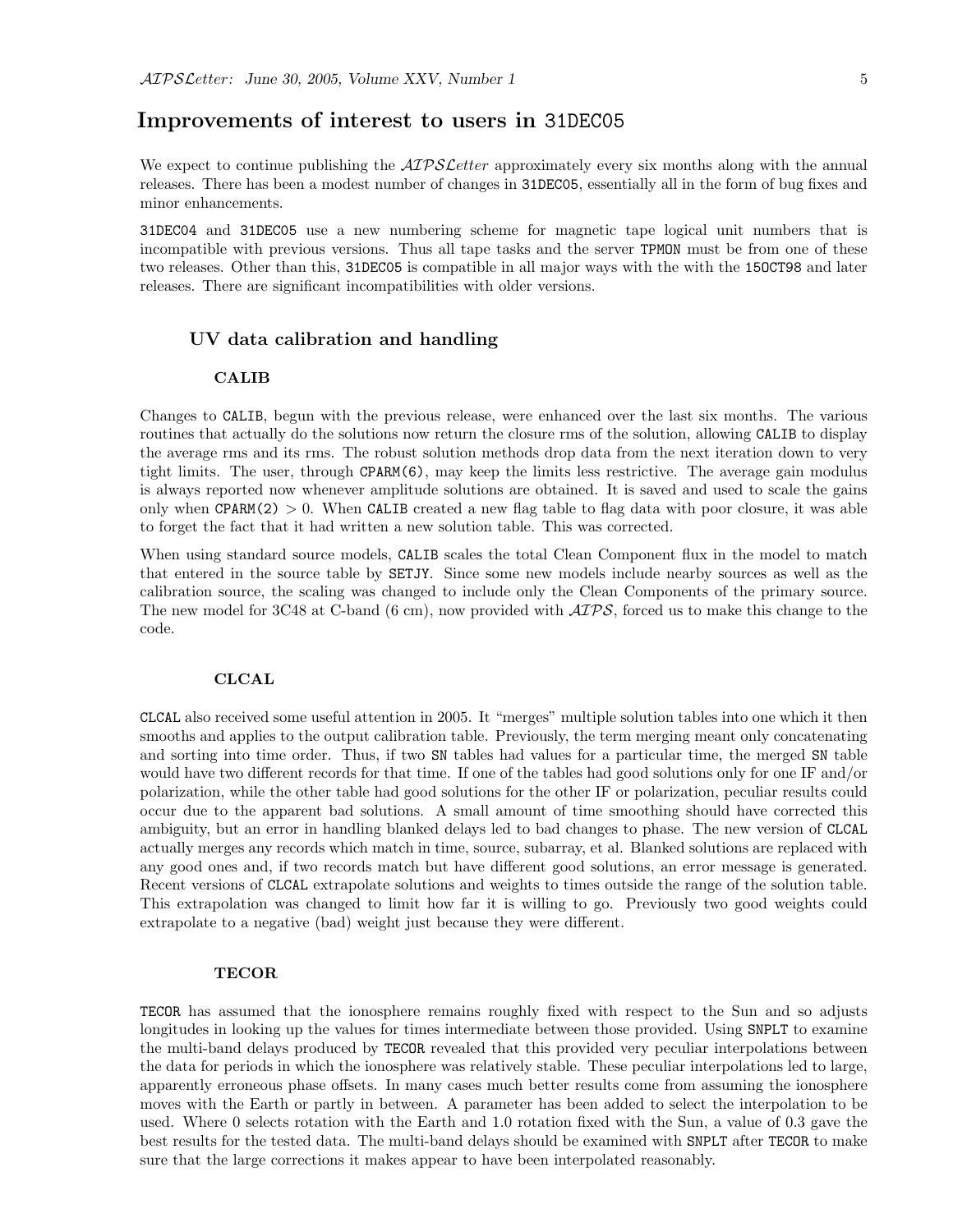The web site used to provide the ionospheric data for TECOR has changed and the help file has been updated. The new data area is at cddis.gsfc.nasa.gov and replaces an area known as cddisa. The latter may no longer be used for any VLBI data access or submission, uploading or downloading.

#### Other uv-related matters

- SETJY was changed to allow the user to use APARM(3) times the formal Baars et al. fluxes. The allows for user corrections for resolution in case the user is not using one of the source models.
- BPASS was corrected to handle missing data more correctly. If the first channel in the first scan was flagged, the new gain solution methods were not initialized properly. The gains for a missing antenna are now set by the gain solution routines to 1,0 so that those solutions may be recognized later and blanked. Tests were added to stop the task sooner when no data are found.
- UVFND and BLAVG were given the SUBARRAY adverb since they apply calibration and must be able to select the relevant subarray.
- WIPER was changed to allow the user some control over where the CURVALUE-like display is put (along with the menu). The FLAG AREA function aborted under some user-error conditions and flagged data on button D, contrary to intentions. These bugs were squashed.
- TVFLG and SPFLG were corrected to report and ignore missing data when looping over channels, Stokes, baselines, etc. in CLIP BY FORM and REDO FLAGS functions. FLAGVER  $= 0$  now has the meaning of highest version like most other tasks.
- UVCOP was changed to copy an extra 30 minutes of data from tables to insure that all table data relevant to the visibility data are copied.
- UVCON was enhanced to read and apply elevation-dependent antenna temperatures and efficiencies and to create multi-channel output data sets. The latter may be averaged with other  $\mathcal{AIPS}$  tasks to simulate bandwidth- and time-smearing effects.
- CL2HF was corrected for a software error that affected Linux machines. Dave Gordon provided a number of enhancements, mostly to obtain phases from the SN table and to add an adverb to specify the integration time.
- MBDLY was also updated by Dave Gordon. It now always passes the phases from FRING and can be told to pass "failed" observations as well.
- PBEAM was changed to allow data observed in either row or column order. The attaching of plot files to some data set was clarified.

#### Imaging

- IMAGR was changed to do more interpolation on TV loads for small sub-images and to make decisions for SDI loading based solely on the histogram and maximum of the current facet.
- **MAXIMG** is the parameter that controls the largest image allowed in  $\mathcal{AIPS}$ . It was changed to 32768 to allow CONVL to work on images between 8193 and 16384 in size. IMAGR will probably make such an image now, although multiple smaller facets would be faster and more correct.
- CXCLN and the CXPOLN procedure were corrected to use the modern imaging naming conventions. The procedure was corrected to use more bullet-proof code such as is done in the VLBAUTIL procedures.
- REGRD also updates the pointing position now.
- FIXBX and BOXES were corrected to handle simple cases. Both handled multi-facet, complex cases well but neither knew what to do with a virtually empty initial **BOXFILE**.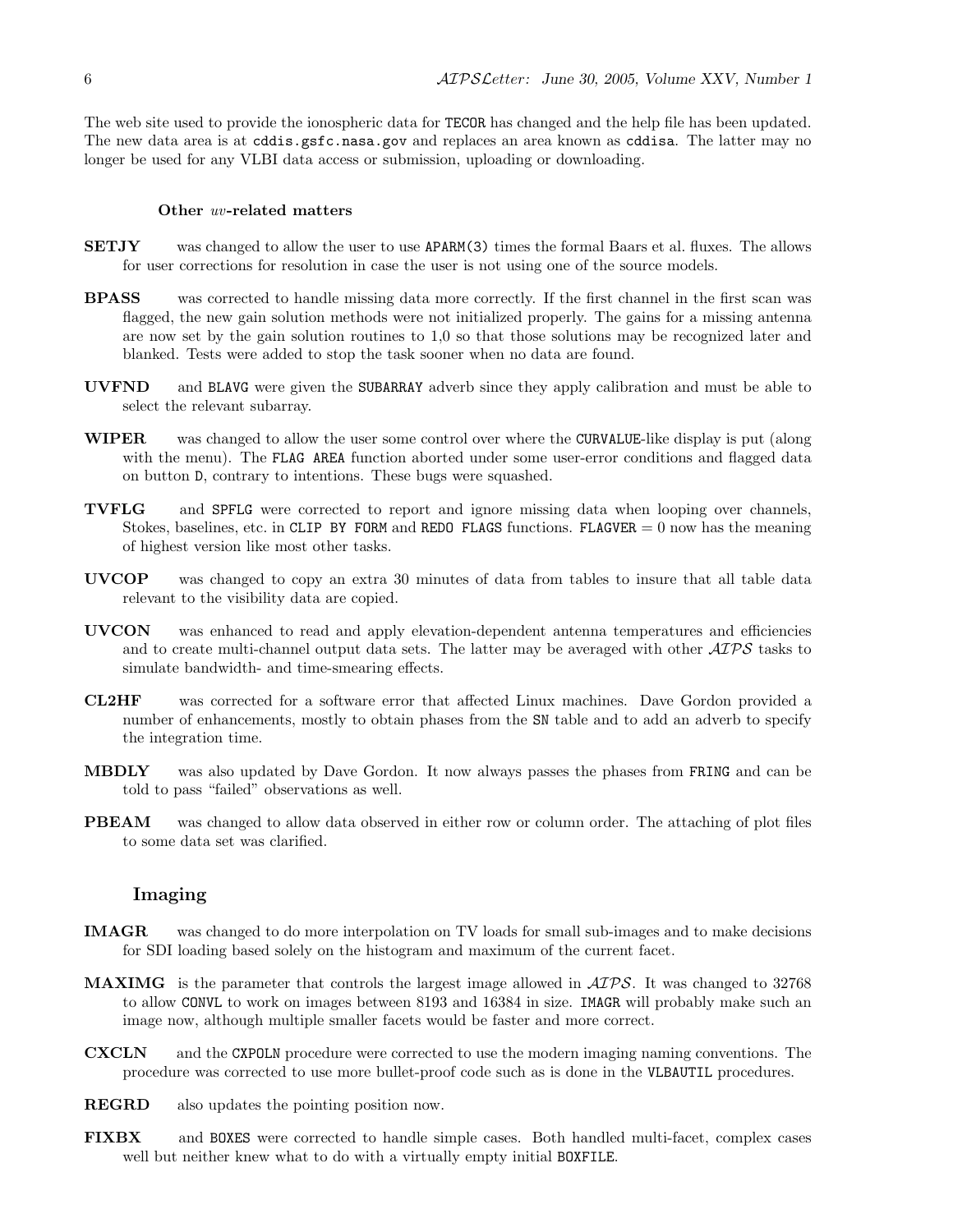#### Data display

- **Point** plotting tasks were all changed to use a uniform list of point-type codes including new codes for a true plus sign and a vertical bar. Tasks affected include LOCIT, MFPRT, PLOTR, SNPLT, CLPLT, VPLOT, and all tasks which plot star files.
- SNPLT was fixed to plot antenna LSTs and hour angles correctly, to offer the option of plotting ionospheric Faraday rotation, and to do simpler and more correct axis labeling. SNPLT now offers the choice of point types and can be instructed to connect the points with straight lines.
- PLOTR was changed to allow both lines and symbols associated with each data type and to allow full dashed-line drawing.
- TAPLT was changed to handle axis labeling more generally, to use degrees rather than radians with arc tangent functions, to allow general scaling and offset of the X axis, to do binned plots with self-scaling, and to plot the sum of the data in bins or the average.
- DRAWBOX was changed to plot boxes from a BOXFILE if specified, plotting CLBOX otherwise.
- POSSM was corrected to use km/s correctly in the printed OUTFILE.

#### Analysis

- XGAUS, XBASL and XPLOT were changed to allow plotting and interaction with the TV device instead of the Tektronix emulator. The latter is still available, but is often unreliable at least under Linux. Fixed a bug in XGAUS that trashed the header of the first amplitude when no residual image was being written.
- MCUBE was revised to allow the user to force a SEQ.NUM. axis even when other coordinates differ. The coordinate values on the axis that was ignored will be recorded in the history file.
- IMFIT and JMFIT were corrected to return baseline parameters when they are fit and to do a better job displaying the baseline parameters and computing their uncertainties.
- IMDIST was changed to display the RA and Dec shift parameters between the two points.

#### Miscellaneous

- On the fly data from the former NRAO 12-m telescope are still being generated but they are now written with the Linux byte order rather than Solaris. Changed OTFUV and OTFIN to automatically recognize either byte order and to handle them correctly.
- **PRINT** verb now displays strings only up to the last non-blank character.
- EGETHEAD is a new verb that does a GETHEAD but sets ERROR when there is a missing keyword, rather than causing a procedure-stopping exception to occur. This will allow pipelines to test for the existence of keywords without failing.
- TABED was corrected to use the range of line of each file being processed separately. Previously the first file set the maximum line number when that adverb was defaulted.
- **READLINE** is provided with  $\mathcal{AIPS}$ , for those sites that do not have it by more standard routes. We replaced the antique version we were sending with a much more modern version which is more likely to recognize and build on modern operating systems.
- MNJ procedures were revised to handle the binary update blocking file correctly and to ignore changes in READLINE. Previously, binary MNJs could take place while we were in the process of updating the master areas.